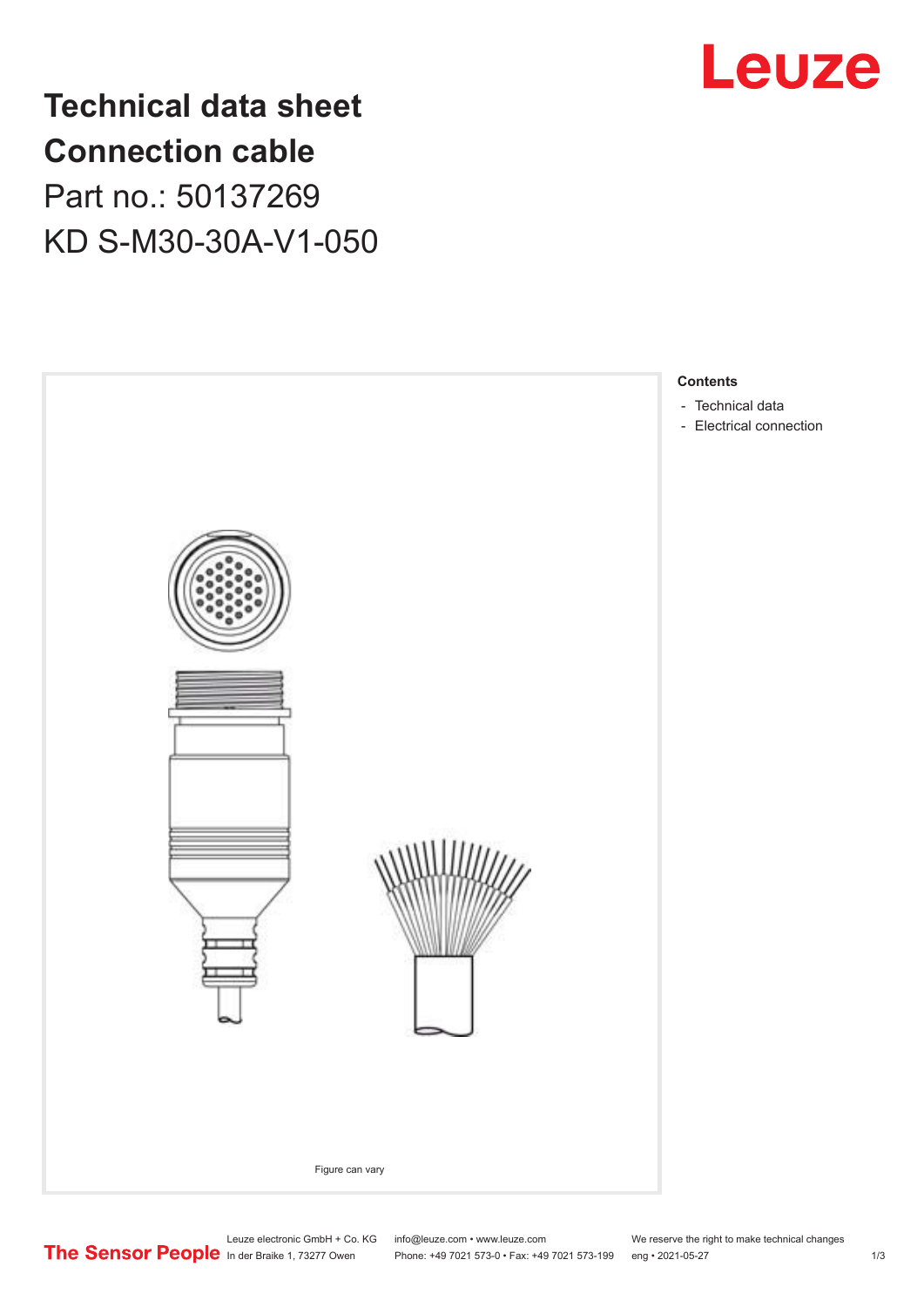# <span id="page-1-0"></span>**Technical data**

# Leuze

### **Connection**

| <b>Connection 1</b>         |                                    |
|-----------------------------|------------------------------------|
| <b>Type of connection</b>   | Connector                          |
| <b>Thread size</b>          | M30                                |
| <b>Type</b>                 | Female                             |
| No. of pins                 | $30 - pin$                         |
| Version                     | Axial                              |
|                             |                                    |
| <b>Connection 2</b>         |                                    |
| <b>Type of connection</b>   | Open end                           |
|                             |                                    |
| <b>Cable properties</b>     |                                    |
| <b>Number of conductors</b> | 30 Piece(s)                        |
| <b>Sheathing color</b>      | <b>Black</b>                       |
| <b>Shielded</b>             | Yes                                |
| Cable design                | Connection cable (open on one end) |
| Cable diameter (external)   | 9 <sub>mm</sub>                    |
| Cable length                | 5,000 mm                           |
| <b>Sheathing material</b>   | <b>PVC</b>                         |
| Suitability for drag chains | <b>No</b>                          |

| <b>Certifications</b>        |             |
|------------------------------|-------------|
| <b>Certifications</b>        | <b>RoHS</b> |
| <b>Classification</b>        |             |
| <b>Customs tariff number</b> | 85444290    |
| eCl@ss 5.1.4                 | 27279201    |
| eC <sub>1</sub> @ss 8.0      | 27279218    |
| eC <sub>1</sub> @ss 9.0      | 27060311    |
| eCl@ss 10.0                  | 27060311    |
| eCl@ss 11.0                  | 27060311    |
| <b>ETIM 5.0</b>              | EC001855    |
| <b>ETIM 6.0</b>              | EC001855    |
| <b>ETIM 7.0</b>              | EC001855    |

# **Electrical connection**

## **Connection 1**

| Type of connection       | Connector  |
|--------------------------|------------|
| <b>Thread size</b>       | M30        |
| Type                     | Female     |
| No. of pins              | $30 - pin$ |
| Version                  | Axial      |
| <b>Connector housing</b> | Shield     |

### **Pin Conductor color**

| 1                       | White          |
|-------------------------|----------------|
| $\overline{\mathbf{2}}$ | <b>Brown</b>   |
| 3                       | Green          |
| 4                       | Gray           |
| 5                       | Pink           |
| 6                       | Red            |
| 7                       | Yellow         |
| 8                       | <b>Black</b>   |
| 9                       | Violet         |
| 10                      | Gray / Pink    |
| 11                      | Blue / Red     |
| 12                      | Green / White  |
| 13                      | Brown / Green  |
| 14                      | White / Yellow |
| 15                      | Brown / Yellow |
| 16                      | Gray / White   |
| 17                      | Brown / Gray   |
| 18                      | Pink / White   |
| 19                      | Brown / Pink   |
| 20                      | Blue / White   |
| 21                      | Blue / Brown   |
| 22                      | Red / White    |
| 23                      | Brown / Red    |
| 24                      | Black / White  |
|                         |                |